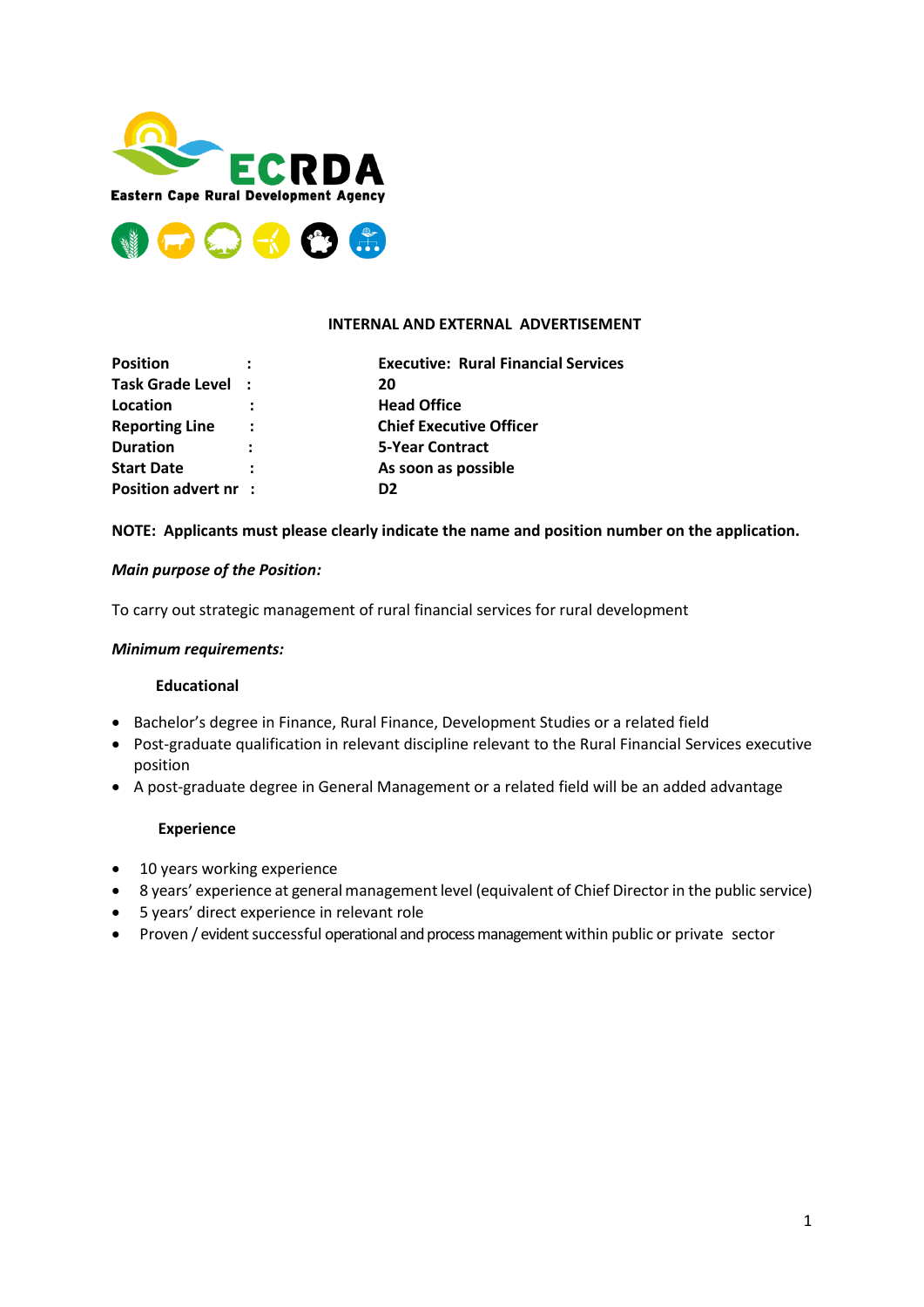# *Competencies Required:*

| Knowledge                  | Advanced or superior knowledge and understanding of relevant policy and<br>$\bullet$<br>legislation |  |
|----------------------------|-----------------------------------------------------------------------------------------------------|--|
|                            | Advanced or superior understanding of institutional governance systems and<br>$\bullet$             |  |
|                            | performance management                                                                              |  |
|                            | Advanced or superior understanding of rural financial services, and delegation of<br>$\bullet$      |  |
|                            | powers                                                                                              |  |
|                            | Good governance                                                                                     |  |
|                            | Audit and risk management establishment and functionality; and<br>$\bullet$                         |  |
|                            | Budget and finance management                                                                       |  |
|                            | Assessed Advanced or Superior proficiency level on the following leading                            |  |
|                            | competences:                                                                                        |  |
|                            | <b>Strategic Direction and Leadership</b>                                                           |  |
| <b>Leading Competences</b> | People Management<br>۰                                                                              |  |
|                            | Programme and Project Management<br>۰                                                               |  |
|                            | <b>Financial Management</b><br>۰                                                                    |  |
|                            | Change Leadership                                                                                   |  |
|                            | Governance Leadership<br>$\blacksquare$                                                             |  |
|                            | <b>Stakeholder Relations</b><br>-                                                                   |  |
|                            | Assessed Advanced or Superior proficiency level on the following core                               |  |
|                            | competences:                                                                                        |  |
|                            | <b>Moral Competence</b>                                                                             |  |
| Core Competences           | Planning and Organising                                                                             |  |
|                            | Analysis and Innovation<br>$\blacksquare$                                                           |  |
|                            | Knowledge and Information Management<br>$\blacksquare$                                              |  |
|                            | Communication<br>$\blacksquare$                                                                     |  |
|                            | <b>Results and Quality Focus</b>                                                                    |  |

# *Key Performance Areas:*

|    | Leadership:                                                                                                                                                                                                                                                                                                                                                                                                                                                                                                                                                                                                                                                                                                                                                                                                                                                                                                        |
|----|--------------------------------------------------------------------------------------------------------------------------------------------------------------------------------------------------------------------------------------------------------------------------------------------------------------------------------------------------------------------------------------------------------------------------------------------------------------------------------------------------------------------------------------------------------------------------------------------------------------------------------------------------------------------------------------------------------------------------------------------------------------------------------------------------------------------------------------------------------------------------------------------------------------------|
| 1. | Participate with the CEO in developing a vision and strategic plan to guide the ECRDA, and<br>$\bullet$<br>the Division<br>Identify, assess, and inform the CEO of internal and external issues that affect the Division<br>$\bullet$<br>Act as a professional advisor to the CEO on all aspects of the Division's activities<br>$\bullet$<br>Foster effective team work between the CEO and the Executive, and between the Executive<br>$\bullet$<br>and staff<br>In addition to the CEO, act as a spokesperson for the Division<br>$\bullet$<br>Conduct official correspondence on behalf of the CEO as appropriate and jointly with the CEO<br>$\bullet$<br>when appropriate<br>Represent the Division at ECRDA activities to enhance the profile of the role of the Division<br>$\bullet$<br>In order to ensure that appropriate strategic leadership is provided to the Division to carry out<br>its business |
|    |                                                                                                                                                                                                                                                                                                                                                                                                                                                                                                                                                                                                                                                                                                                                                                                                                                                                                                                    |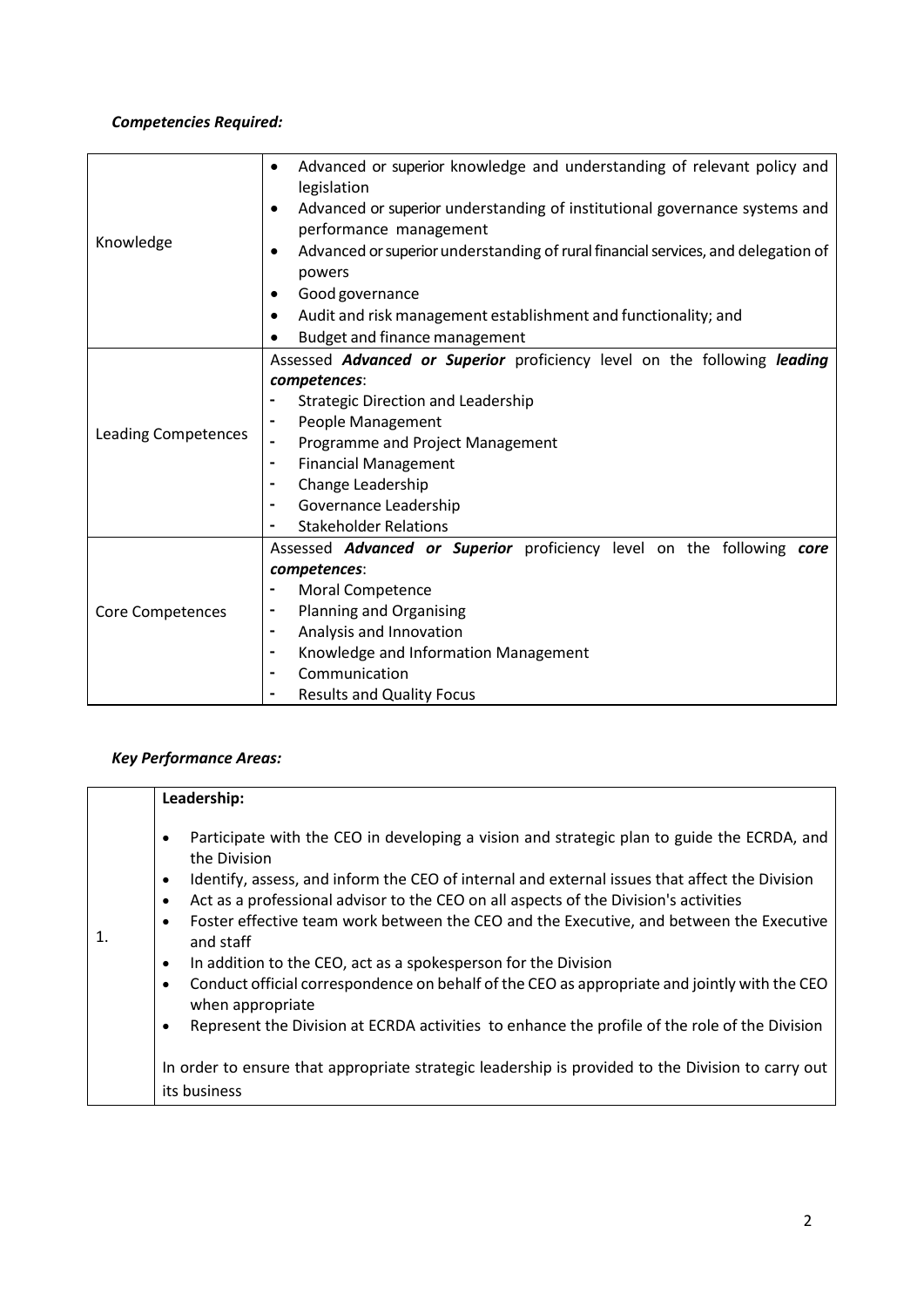|    | <b>Operational Planning and Management:</b>                                                                                                                                                                                                                                                                                                                                                                                                                                                                                                                                                                                                                                                                                                                                                                                                                                                                                                                         |
|----|---------------------------------------------------------------------------------------------------------------------------------------------------------------------------------------------------------------------------------------------------------------------------------------------------------------------------------------------------------------------------------------------------------------------------------------------------------------------------------------------------------------------------------------------------------------------------------------------------------------------------------------------------------------------------------------------------------------------------------------------------------------------------------------------------------------------------------------------------------------------------------------------------------------------------------------------------------------------|
| 2. | Develop an operational plan which incorporates goals and objectives that work towards the<br>$\bullet$<br>strategic direction of the Division<br>Ensure that the operations of the Division meet expectations of its clients, Board, and<br>$\bullet$<br>stakeholders<br>Oversee the efficient and effective day-to-day operations of the Division<br>$\bullet$<br>Draft policies for the approval of the Board and prepare procedures to implement Division's<br>$\bullet$<br>policies; review existing policies on an annual basis and recommend changes to the CEO or<br>Board as appropriate<br>Ensure that personnel and client files are securely stored and privacy / confidentiality is<br>$\bullet$<br>maintained<br>Provide technical support to the CEO and Board by preparing Division-specific meeting<br>$\bullet$<br>agenda and supporting materials                                                                                                 |
|    | In order to ensure the planning and day to day operational management of the Division                                                                                                                                                                                                                                                                                                                                                                                                                                                                                                                                                                                                                                                                                                                                                                                                                                                                               |
| 3. | Programme planning and management:<br>Oversee the planning, implementation and evaluation of the Division's programmes and<br>$\bullet$<br>services<br>Ensure that the programmes and services offered by the Division contribute to the ECRDA's<br>$\bullet$<br>mission and reflect the priorities of the Board<br>Monitor the day-to-day delivery of the programmes and services of the Division to maintain<br>$\bullet$<br>or improve quality<br>Oversee the planning, implementation, execution and evaluation of special projects<br>$\bullet$<br>In order to ensure the overseeing of programmes and projects, and management of<br>implementation                                                                                                                                                                                                                                                                                                           |
| 4. | <b>Rural Financial Services:</b><br>Oversee the provision of demand-oriented financial services for rural small businesses and<br>٠<br>entrepreneurs, especially women and poorer households<br>Oversee the support to funded rural enterprise projects to achieve success in order to reduce<br>$\bullet$<br>loan impairments<br>Drive the development of alternative securitisation solutions to increase lending to people<br>$\bullet$<br>with no security<br>Develop partnerships to increase access to financial services to rural people<br>$\bullet$<br>Oversee business plan development and technical support<br>$\bullet$<br>Oversee product development, product performance review, and product optimisation<br>٠<br>Oversee credit control, collections, and portfolio performance<br>٠<br>In order to ensure that rural financial services are provided and managed to ensure optimisation<br>of rural entrepreneurship and sustainable livelihoods. |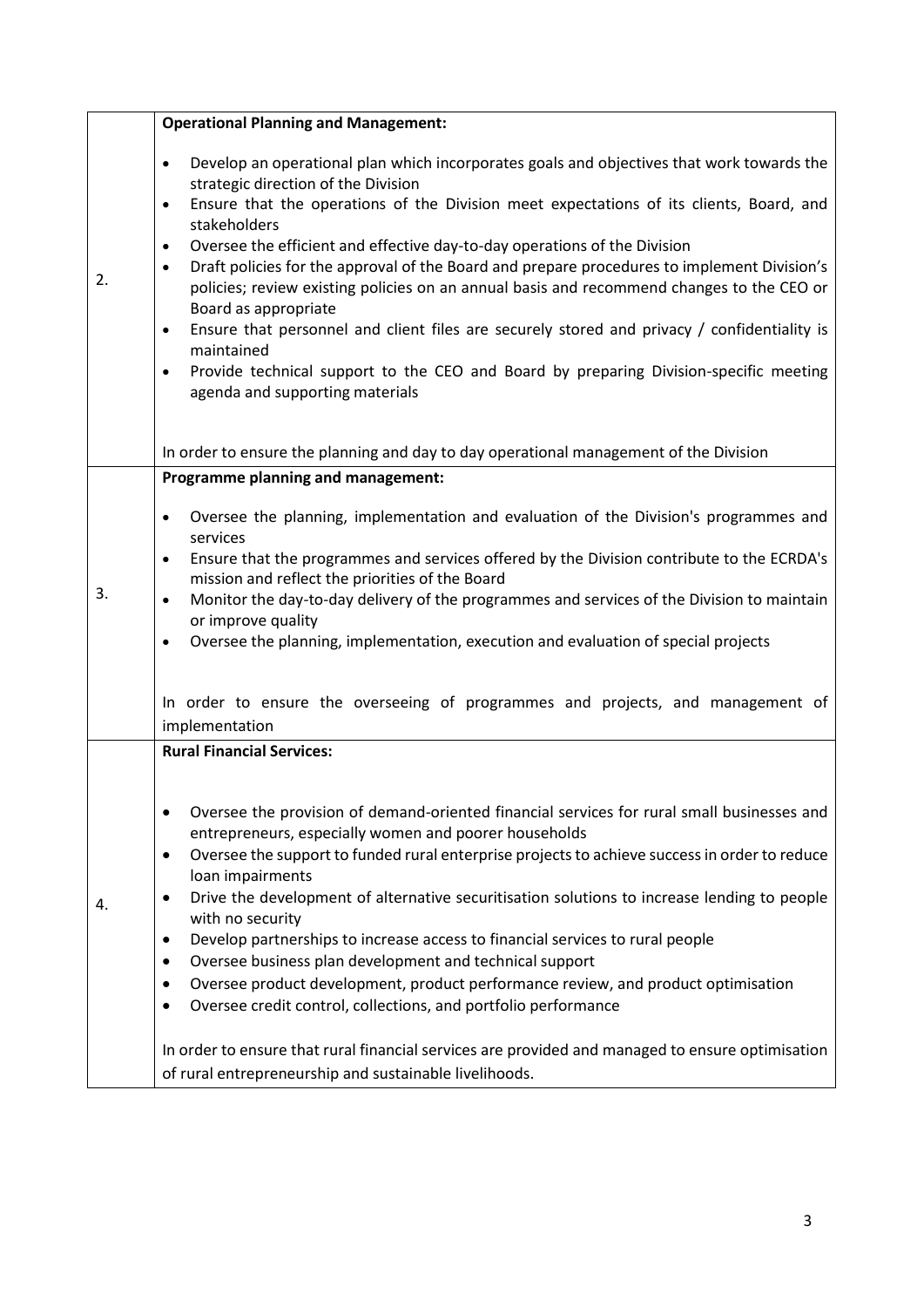|    | <b>Financial planning and management:</b>                                                                                                                                                                                                                                                                                                                                                                                                                                                                                                                                                                                                                                                                                                                                                                                                                                                                                                                                                                                                                                                                                                                                    |
|----|------------------------------------------------------------------------------------------------------------------------------------------------------------------------------------------------------------------------------------------------------------------------------------------------------------------------------------------------------------------------------------------------------------------------------------------------------------------------------------------------------------------------------------------------------------------------------------------------------------------------------------------------------------------------------------------------------------------------------------------------------------------------------------------------------------------------------------------------------------------------------------------------------------------------------------------------------------------------------------------------------------------------------------------------------------------------------------------------------------------------------------------------------------------------------|
| 5. | Work with staff, CFO, CEO and the Board to prepare comprehensive budgets to secure<br>$\bullet$<br>adequate funding for the operation of the Division<br>Approve expenditures within authority delegated by the CEO and Board<br>$\bullet$<br>Administer the funds of the Division according to the approved budget and monitor the<br>$\bullet$<br>monthly cash flow of the Division<br>Provide the CEO and Board with comprehensive, regular reports on the programme<br>$\bullet$<br>expenditures of the Division<br>Ensure that the Division complies with all public financial legislation<br>٠                                                                                                                                                                                                                                                                                                                                                                                                                                                                                                                                                                         |
|    | In order to ensure proper planning and financial management for the Division                                                                                                                                                                                                                                                                                                                                                                                                                                                                                                                                                                                                                                                                                                                                                                                                                                                                                                                                                                                                                                                                                                 |
|    | Human resources planning and management:                                                                                                                                                                                                                                                                                                                                                                                                                                                                                                                                                                                                                                                                                                                                                                                                                                                                                                                                                                                                                                                                                                                                     |
| 6. | Determine staffing requirements for Division programme delivery<br>$\bullet$<br>Oversee the implementation of the human resources policies, procedures and practices<br>$\bullet$<br>including the development of job description for all staff<br>Establish a positive, healthy and safe work environment in accordance with all appropriate<br>$\bullet$<br>legislation and regulations<br>Recruit, interview and select staff that have the right technical and personal abilities to help<br>$\bullet$<br>further the Division's objectives<br>Ensure that all staff receive orientation to the Division and that appropriate training is<br>$\bullet$<br>provided<br>Implement a performance management process for all staff which includes monitoring the<br>$\bullet$<br>performance of staff on an on-going basis, and conducting quarterly performance reviews<br>and an annual performance assessment<br>Coach and mentor staff as appropriate to improve performance<br>$\bullet$<br>Discipline staff when necessary using appropriate techniques, including dismissing staff when<br>$\bullet$<br>necessary using appropriate and legally defensible procedures |
|    | In order to ensure appropriate planning and management of human resources for the Division                                                                                                                                                                                                                                                                                                                                                                                                                                                                                                                                                                                                                                                                                                                                                                                                                                                                                                                                                                                                                                                                                   |
|    | Stakeholder relations / advocacy:                                                                                                                                                                                                                                                                                                                                                                                                                                                                                                                                                                                                                                                                                                                                                                                                                                                                                                                                                                                                                                                                                                                                            |
| 7. | Communicate with stakeholders to keep them informed of the work of the Division, and<br>$\bullet$<br>identify changes in rural development trends and landscape<br>Establish good working relationships and collaborative arrangements with stakeholders (e.g.<br>$\bullet$<br>businesses, communities, public entities) and other organisations to help achieve the goals<br>of the ECRDA                                                                                                                                                                                                                                                                                                                                                                                                                                                                                                                                                                                                                                                                                                                                                                                   |
|    | In order to ensure strong stakeholder relations with the ECRDA stakeholders                                                                                                                                                                                                                                                                                                                                                                                                                                                                                                                                                                                                                                                                                                                                                                                                                                                                                                                                                                                                                                                                                                  |